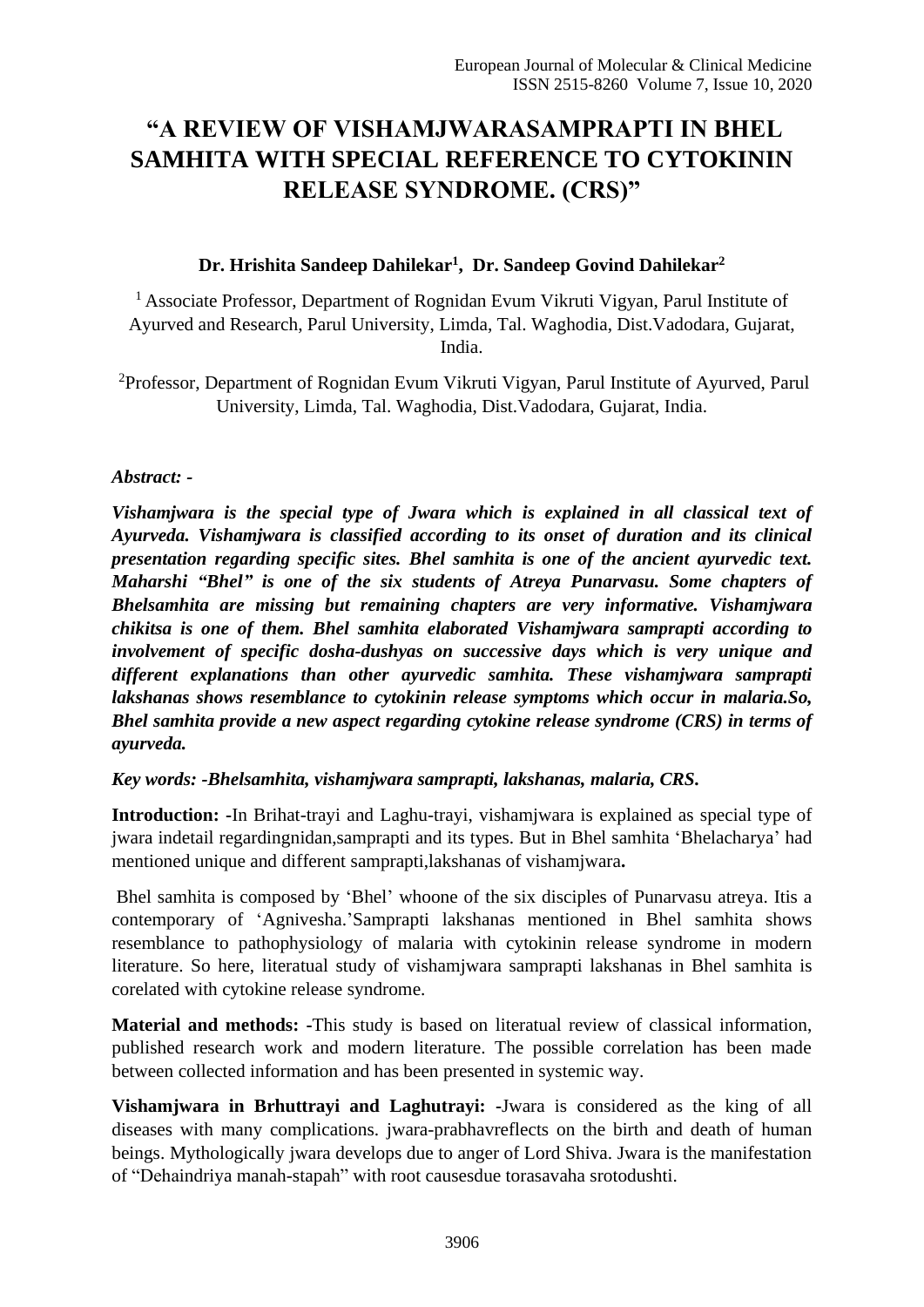Vishamjwara is the special type of jwara having characteristic of vishama-vegijwara explained by Madukoshkar.<sup>1</sup>According to Vaghbhatacharya it is due to "vishamarambha" kriya kaal" means irregularity in the onset, progress, and duration of the diseases. "Muktanubandhitwam" is another peculiarity whereas the sudden onset (on and off) of fever occurs.<sup>2</sup>

**Nidana: -**Vishamjwara occur due to both 'Nija'(doshaj) and 'Agantuja' (external infection/pathogenic) factors.Nija doshas indicated by the presence of 'alpa bala doshas' due to previous jwara's incomplete treatment or relapsing fever due to lack of 'apunarbhava chikitsa'. 3

Sometimes history of previous jwara cannot be traced. Vaghabhatacharya clearly mentioned that the person who recently relieved from the disease, still continuedmithya ahara and vihara, then alpa bala doshas become powerful and get strain from dushyas.<sup>4</sup> As vishamjwara is categorized under 'Mala kala bala abalat.' Its manifestation depends on the strength of dosha at particular time.<sup>5</sup>

 According to Sushrutaharya, vishamjwara is due to agantujafactors (external cause) like 'Bhutabhishanga'.<sup>6</sup> Now a days, Aacharya Gananatha Sen was interpreted these "Bhuta" as microbes. <sup>7</sup>According to'Charakacharya',vishamjwara alwaysmanifests as 'Sannipataja jwara'. <sup>8</sup> So, all the causative factors of sannipatika jwara are considered as nidan of vishamiwara.<sup>9</sup>

**Samprapti: -**Basically, doshas in low power get strength due to mithya ahara& vihara factors and invades the dhatus to produce symptoms.<sup>10</sup> Doshas also get strength due to their own period for twenty-four hours. i.e., during prakrit gati of doshas. When doshas bala is ksheena (low power), they lurk in rasadi dhatu. They produce mild fever, exhausts, debility, heaviness, inactiveness, and discoloration.<sup>11</sup>So, when doshas, dushyas, and kala are favorable then only symptoms of vishamjwara are produced.It is all compared to dormancy of seeds.<sup>12</sup>Vata dosha plays important role in the acute manifestation of vyadhi and due to which vegavastha (phase of fever) occur.<sup>13</sup>

**Types according to sites of manifestation:** -Generally, five types of vishamiwara are explained santata, satata, anyedyushka, tritiyaka and chaturthaka.<sup>14</sup> Charakacharya' and 'Madhavakar' mentioned the involvement of exact dushyas in specific type ofvishamjwara.Hence, insantata, satata, anyedyushka, tritiyaka and chaturthaka jwara, the involvement of rasa, rakta, mamsa, meda, and asthi-majja occurs respectively. <sup>15</sup> According toSushrutacharya, there is involvement of different sites of 'kapha' dosha in specific vishamjwara. Doshas travel from particular kapha sthana to aamashaya.Timerequires for movement of doshas reflect as pattern ofvishamjwara. Aamashaya, urah, kantha, shira, and sandhi are involved respectively in vishamjwara. <sup>16</sup>

Santata Jwara: -It has 12 ashraya bhava. It is a continuous type of fever persisting for 7, 10, or 12 days depending on dosha's dominancy.

Satata Jwara: -Fever rises twice in 24 hours.

Anyedyushka: - Fever rises only once in a day.

Tritiyaka: - Fever appear on third day.

Chaturthaka: -Fever appear on fourth day.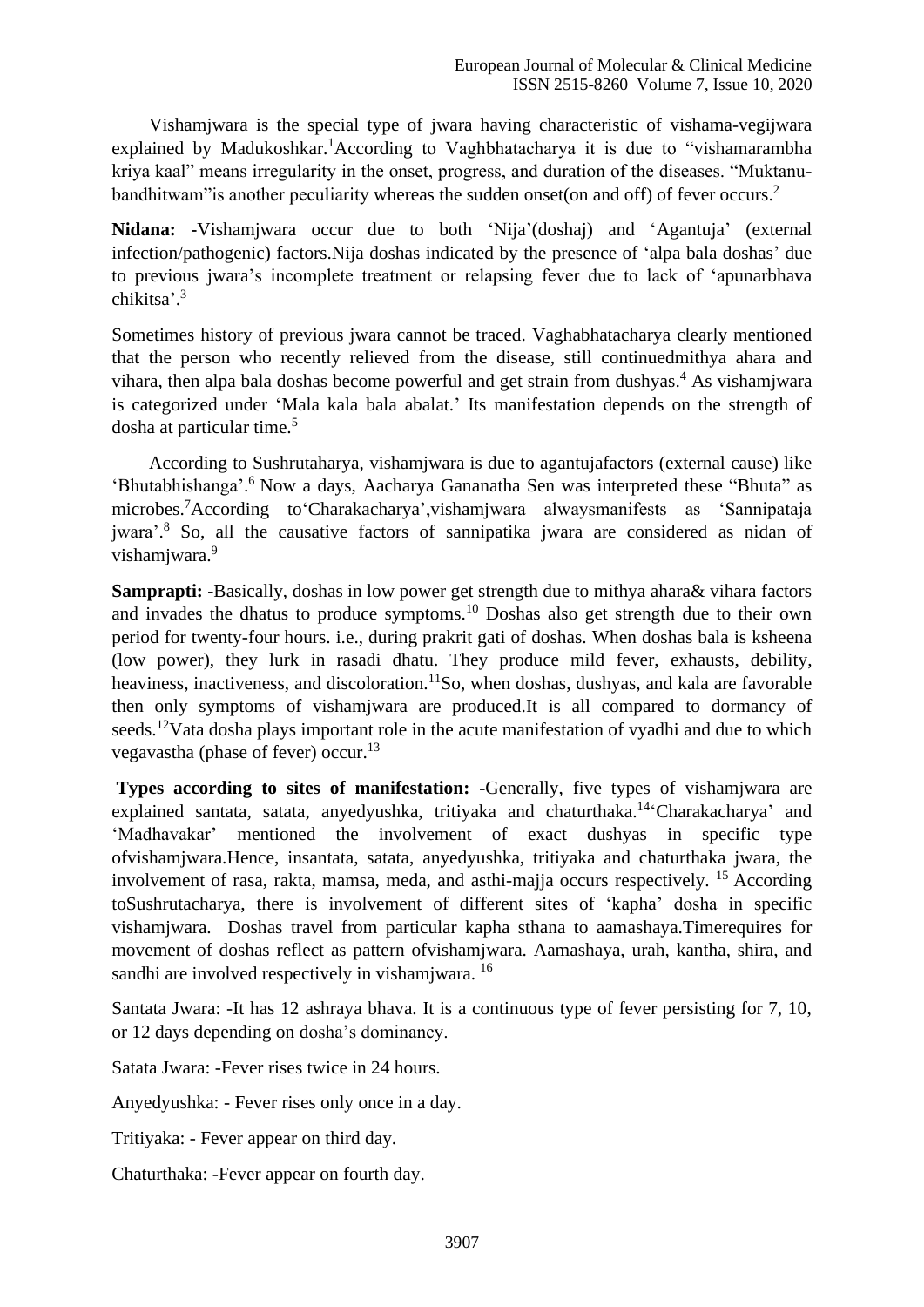In Charaka samhita tritiyaka jwara is sub classified as depending on dosha dominancy and afflicted region. Vata pittaja –shiro-grahi, (head), Pitta kaphaja – trika-grahi (lumbar region) and Vata kaphaja – prushtha grahi (back region). 17

Chaturthaka jwara is subclassified as 'Shlaishmaika' and 'Vatika' starting from calf and head region respectively. Chaturthaka viparyaya is explained by Charakacharya.Itoccurs due to tridosha, which get lodged in asthi and majja dhatu and fever remains for two days then one day remission, it appearsagain.<sup>18</sup>

In Sushrutasamhita total 12 types of vishamjwara are explained. It includes regular 5 types as well as 'Viparyaya' of all types and aupatyka, madyotha, pralepaka and vata-balasaka. Out of them Sushrutacharya explains three types according to duration of fever throughout the 24 hours.<sup>19</sup>

Tritiyaka Viparyaya occur on second day and remission occur on first and third day. In'Anyeduska viparyaya'fever occur during five kaal and remission occur during onlyone kaal. Means remission of fever occur for four hours for 24 hours. In satata jwara,'Viparyaya' fever occur for four hours and remission for eight hours throughout 24 hours.

According to Sushrutasamhita,vata-balasaka and pralepaka jwara are considered as chronic stage of vishamjwara. Madhavnidan explains some more types,depending on the site of lodgment of vitiated vata and pitta dosha, Patients feels hotness and coldness in the body. It may resemble to 'Ardha-narishwara' or 'Narasimha' idol.<sup>20</sup> Sheetapurvaka and dahapurvaka jwara are explained in the context of vishamjwara.If vitiated vata, kapha resides in the skin, means in the shakha, then patient shows chills with rigors before fever. i.e.,sheeta purvaka jwara.If vitiated pitta resides in the shakha part, then patient shows burning sensation before fever i.e.,dahapurvaka jwara.<sup>21</sup>

Ashtanga Sangraha mentioned 'Ratrika jwara' due to sama kapha, samavata and hina pitta, and 'Purva ratrika jwara' which occur during day due to hina kapha. <sup>22</sup>Kashyap Samhita mentioned 7 types of vishamjwara. Also explained that, upward direction of 'Tejas' (pitta) causes obstruction of srotas in the head region, which manifest as hotness in head region and coldness in the extremity.<sup>23</sup>

**Vishamjwara in Bhel samhita: -**In Bhel samhita,'Jwara nidan' sthana is not available. But in 'Jwara chikitsa' sthana, it is clearly stated that vata dosha is responsible for vegavastha in jwara.<sup>24</sup>

In Charaka samhita, we get 'Ushna'jwara as 'Vata-pittatmaka' jwara and 'Sheet'jwara as 'Vata kaphatmaka' jwara. Even in Madhavnidan, we got 'Sheeta purvaka'jwara and 'Daha purvaka'jwara references.But in Bhel samhita clearly mentioned the state of doshas and how samprapti of 'Sheet' jwara and 'Ushna' jwara occur alternatively because of vata dosha. Aggravated vata dosha vitiates the pitta from its twakgata site and invades the roma-kupa to produce the symptoms of 'Sheet Prachiti' i.e.,chills and rigors. Then vitiated Pittanubandhi vata dosha causes liquification of kapha which ultimately increases 'Jala'mahabhoota adhikya, which again dries up vitiated pitta and again shows the symptoms of daha i.e., fever. Ultimately it all reflects pathogenesis of 'Sheeta purvaka' jwara in vishamjwara.<sup>25</sup>

**Nidana: -** Bhel samhita elaborated vishamjwarain separate chapter. Bhelacharya mentioned the different opinion of 'Acharyas' regarding the genesis of vishamjwara. As, due to vata,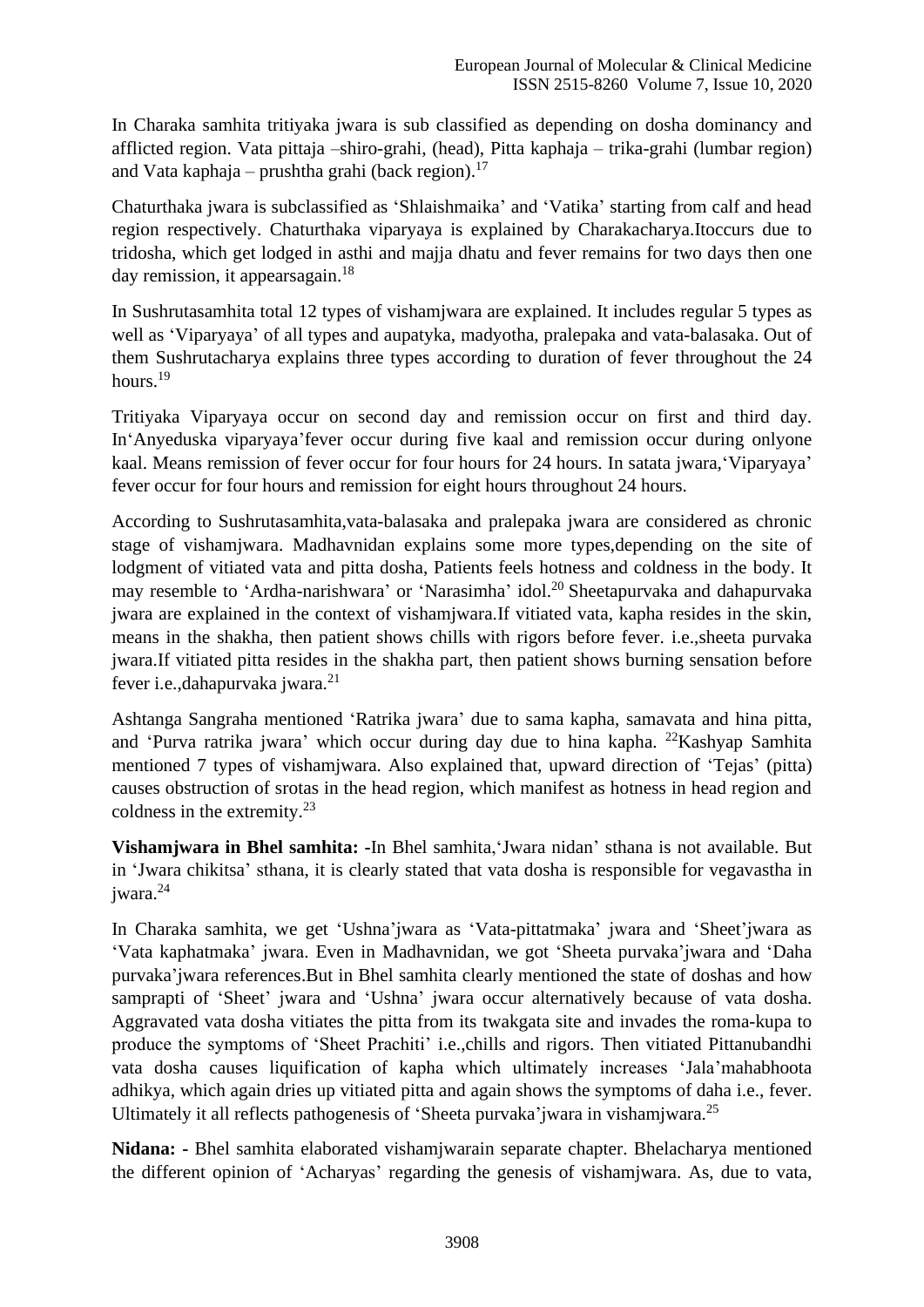pitta, kapha, Sannipata, bhoota and graha-badha. Vishamjwara occur as vatajanya vikara.It reflects the opinion of Sushrutacharya, according to him,vata dosha is very important without it vishamjwara samprapti cannot be manifested.'Pittajanya'vishamjwara indicate dominancy of pitta dosha which manifest as dahapurvaka jwara. 'Shleshma-janya' jwara indicates dominancy of kapha dosha as in 'Sheeta purvaka'jwara explained in Madhavnidan.Sannipataja vishamjwarait reflects the Charakacharya opinionthat vishamjwara are often sannipataja.<sup>26</sup>

 Bhoota-sambhava denotes agantuja factors like 'Bhutabhishangaja'. Also mentioned the 'Graha-badha' which reflects the 'Abhicharaja' and 'Abhishapaja' types of agantuja jwara.After mentioning all views, Bhelacharya clearly explained his opinion that vishamjwara is always sannipataja.<sup>27</sup>

**Samanya samprapti of vishamjwara: -** 'Pakvashayastha'vata get aggravated and invade the asthi-majja dhatu and vitiate the kapha-pitta and produce vishamjwara. Here, we notice that Bhelacharya elaborated the vataprakopakasite as'Pakvashaya' where genesis of vata dosha take place after sara-kitta vibhajan. So, pakvashayastha vata dushti mainly vitiation of apan vayu by aharaja factor which plays an important role in samprapti. Involvement of asthimajja dhatu in samprapti indicate dominancy of vata dosha due to their 'ashraya ashrayi'bhava. So, in dosha samanya samprapti ghataka,indicate vishamjwara as madhyammargashrita and krichra sadhya vyadhi.

**Types**: -Three types of vishamjwara are stated asanyedyushka, ekantarita and chaturthaka. Satata and santata types which are afflicted to rasa and rakta dhatu respectively are not mentioned. But chaturthaka jwara is mentioned as difficult to treatment.<sup>28</sup>

**Rupa-avastha: -** Bhelacharya specifically mentioned the sequence of vishamjwara manifestation. On first day vitiation of asthi-majja dhatu occur. On second day vitiation of rakta and mamsa dhatu takes place& on third day, vitiation of kapha and vata dosha takes place. While on fourth day, vitiation of pitta dosha take place.<sup>29</sup>

It's a very different opinion and regarding manifestation and pathogenesis of vishamjwara.Other symptoms of vishamjwara are not mentioned in Bhel samhita. But we can assume the symptoms as treating the vishamjwara as 'Sannipatika'jwara.As Bhelacharya and Charakacharya are both are the students of Punarvasu Atreya.Their opinion may show some similarities rather than Sushrutacharya opinion.

**Charak samhita references** – In Charaka samhita, total 13 types of sannipatikajwara are explained. But here we consider the symptoms caused by greater discordance of vata dosha than other doshas.

**Vatolbana kapha and pitta hina symptoms include –** 1. Sandhyasthi shirashoola – piercing joint pain, 2. Pralap – delirium, 3. Gaurav – heaviness in the body, 4. Bhrama – stupor ness, 5. Trishna – thirst,Kantha shushkata – throat dryness. <sup>30</sup>

**Vatolbana kapha madhya pitta hina symptoms include –**1. Shiroruka –headache, 2. Vepathu – trembling, 3. Shwasa –dyspnea, 4. Pralap –delirium,5. Chhardi –vomit,6. Arochaka – Indigestion.  $31$ 

**Vatolbana pitta madhya kapha hina–** 1. Shwasa –dyspnea, 2. Pratishyaya –coryza, 3. Mukha shosha –dryness of mouth, 4. Atiparshwa ruka –mid-axillary pain. <sup>32</sup>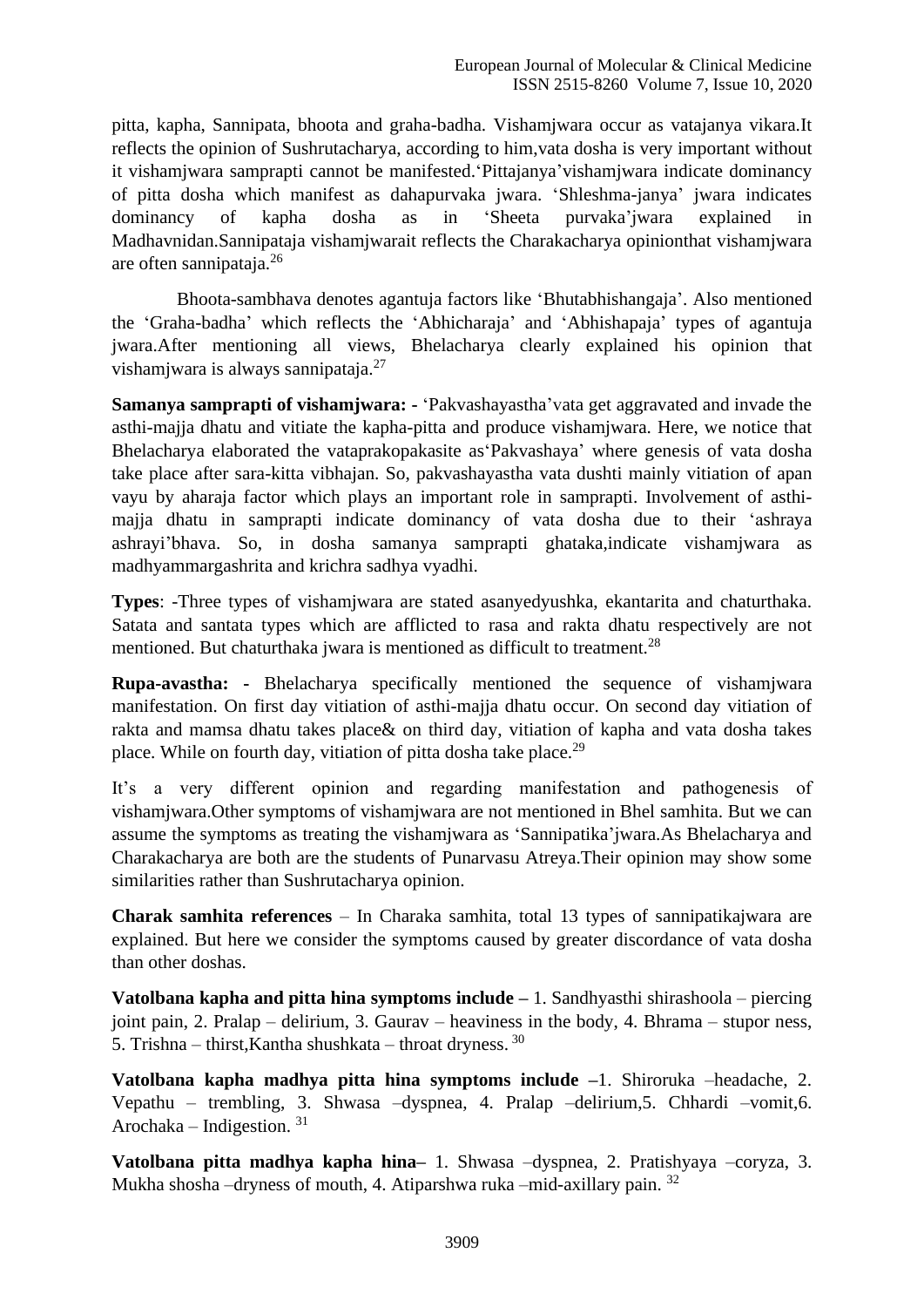**Madhavnidan references** – Madhavnidan mentioned 'Visphuraka'as 'Vatolbana sannipataja'lakshanas are as follows (Ma. Ni. Madhu kosha.)– 1. Trishna –thirst, 2. Glani – stuporness, 3. Parshwa ruka –latero-thoracic pain. 4. Drishti Kshaya –blur vision, 5. Pindikodveshtan –calf pain, 6. Daha –burning sensation, 7. Urasada –thoracis pain, 8. Bala kshaya –emaciated power, 9. Sa-rakta mala pravrutti –malena, 10. Sa-rakta mootra pravrutti – hematuria, 11. Shoola –paining, 12. Nidraviparyaya –day time sleep, 13. Bastivedana – renalunit pain, 14. Nirbhidyate Gudam – cutting pain at anal region, 15. Hikka –hiccup,16. Murccha –fainting, 17. Vilap –mourning.

After compelling all above symptoms, we can easily sort out specificdosha and dhatu dushti lakshanas which occur in vishamjwara according to Bhel samhita.

## **Bhel samhita references are as follow.**

**On first day – Asthi-majja dhatu dushti occurs with symptoms of** 1.Sandhyasthi shiraShoola –joints pain with headache, 2. Shiro-ruka –compress headache, 3. Vepathu – trembling/quacking, 4. Atiparshwa ruka –thoraco mid-axillary pain, (effusion.), 5. Bhrama – vertigo, 6. Pralap –delirium, 7. Glani –debility/fatigue of body, 8. Vilap –mourning, 9. Shoola –pains.

**On Second day – Rakta-mamsa dhatu dushti occur with symptoms of** 1.Daha –burning sensation,2. Sa-rakta Mala Pravrutti –malena,3. Sa-rakta mootra pravrutti –hematuria,4. Pindikodveshtan –calf muscles pain,5. Basti vedana –renal unit pain,6. Gudavedana –anal region paining, 7. Shoola –pains.

**On Third day – Kapha-vayu dushti occur with symptoms of** 1.Gaurav –heaviness,2. Pratishyaya –coryza,3. Hikka –hiccup,4. Shwasa –dyspnea, 5. Urah-sada –chest pain,6.Bala kshaya –emaciated force,7. Trishna –thirst,8. Kantha shushkata –soreness of throat, 9. Mukha shosha –dryness in mouth,10. Nidraviparyaya – day time sleep, night awake.

**On Fourth day –Pitta dushti occur with symptoms of** 1.Daha –Burning sensation, 2. Jwara –fever, 3. Drishti Kshaya –blur vision,4. Sa-rakta mala pravritti –malena,5. Sa-rakta mootra pravritti –hematuria,6. Trishna –thirst,7. Kantha shushkata –dryness of throat,8. Murccha – fainting.<sup>33</sup>

**Modern view in malaria –** Vishamjwara is correlated to 'Malaria' in modern science with its typical symptoms like fever with chills.Malaria is caused by the protozoan *Plasmodium*, transmitted to humans by *Anopheles* mosquitoes. The most dangerous of the plasmodia infecting humans is *Plasmodium falciparum*. Most of the clinical signs of this disease are caused by the parasite at stages in which it multiplies asexually in red blood cells.

**Life cycle of 'Malarial parasite' –** The malaria parasite life cycle involves two hosts. During a blood meal, a malaria-infected female *Anopheles* mosquito inoculates sporozoites into the human host.

Then Sporozoites infect liver cells and mature into schizonts, which rupture and release merozoites i.e. (**exo-erythrocytic schizogony**).The parasites undergo asexual multiplication in the erythrocytes **(erythrocytic schizogony).** Merozoites infect red blood cells. The ring stage trophozoites mature into schizonts, which rupture releasing merozoites. Some parasites differentiate into sexual erythrocytic stages (gametocytes). The gametocytes, male (microgametocytes) and female (macro-gametocytes)are ingested by an*Anopheles*mosquito during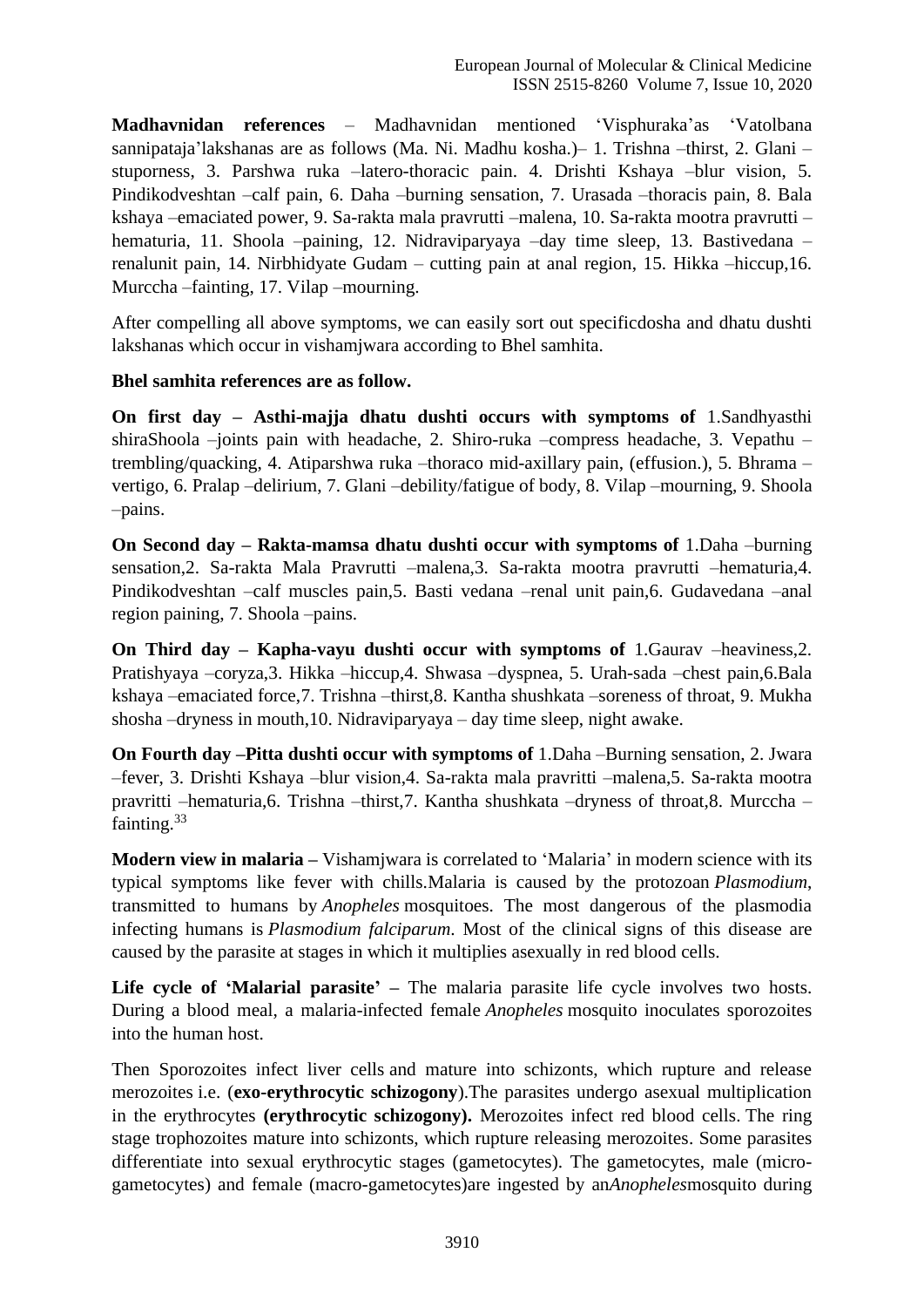blood sucking. The parasitesmultiplication in the mosquito is known as the **sporogony cycle**. While in the mosquito's stomach, the micro-gametes penetrate the macro-gametes generating zygotes. The zygotes in turn become motile and elongated (ookinetes) which invade the midgut wall of the mosquito where they develop into oocysts. The oocysts grow, rupture, and release sporozoites, which make their way to the mosquito's salivary glands. Inoculation of the sporozoites into a new human host perpetuates the malaria life cycle. At the completion of the schizogony within the red cells, each cycle lasting 24-72 hours depending on the species of the infecting parasite. All the clinical features of malaria are caused by the erythrocytic schizogony in the blood. $34$ 

**Pathophysiology of Malaria –** The growing parasite progressively consumes & degrades intracellular proteins, principally haemoglobin, resulting in formation of the 'malarial pigment' and haemolysis of the infected red cell.This also alters the transport properties of the red cell membrane, and the red cell becomes more spherical. The rupture of red blood cells by merozoites releases certain factors and toxins (such as red cell membrane lipid, glycosyl phosphatidyl inositol anchor of a parasite membrane protein), which could directly induce the release of cytokines such as TNF and interleukin-1 from macrophages, resulting in chills and high-grade fever. This occurs once in 48 hours, corresponding to the erythrocytic cycle.

In the initial stages of the illness, this classical pattern may not be seen because there could be multiple groups (broods) of the parasite developing at different times, and as the disease progresses, these broods synchronise, and the classical pattern of alternate day fever is established.It has been observed that in primary attack of malaria, the symptoms may appear with lesser degree of parasitaemia However, in subsequent attacks and relapses, a much higher degree of parasitaemia is needed for onset of symptoms. The first symptoms of malaria after the inoculation of parasite, when the sporozoites undergo schizogony in the liver are called the *primary attack.* It is usually atypical and may resemble any febrile illness.

As the disease gets established, the patient starts getting relapse of symptoms at regular intervals of 48-72 hours. The primary attack may spontaneously abort in some patients and the patient may suffer from relapses of the clinical illness periodically after 8-10 days owing to the persisting blood forms of the parasite. These are called as *short-term relapses (recrudescence).* Some patients will get *long term relapses* after a gap of 20-60 days.

All these are due to the reactivation of the hypnozoites in the liver in case of vivax and ovale malaria. In falciparum and malariae infections, and relapse symptoms can occur due to persistent infection in the blood. All these compared to alpa dosha which lurks in srotas and then after achievingkala, dosha dushya-bala symptoms occur.

**Different parasites and their relapsing period–** In Plasmodium vivax or Plasmodium ovalemalaria, typical pattern of fever recurs once every 48 hours and this is called as *Benign Tertian malaria.* In Plasmodium. malariae infection, the relapses occur once every 72 hours and it is called **Quartan malaria**.In Plasmodium Falciparum occur with periodicity of twenty-four hours and it's called **'Quotidian'** fever.

**Typical features are: -** The febrile episode includes1. cold stage, 2. hot stage and 3. sweating stage.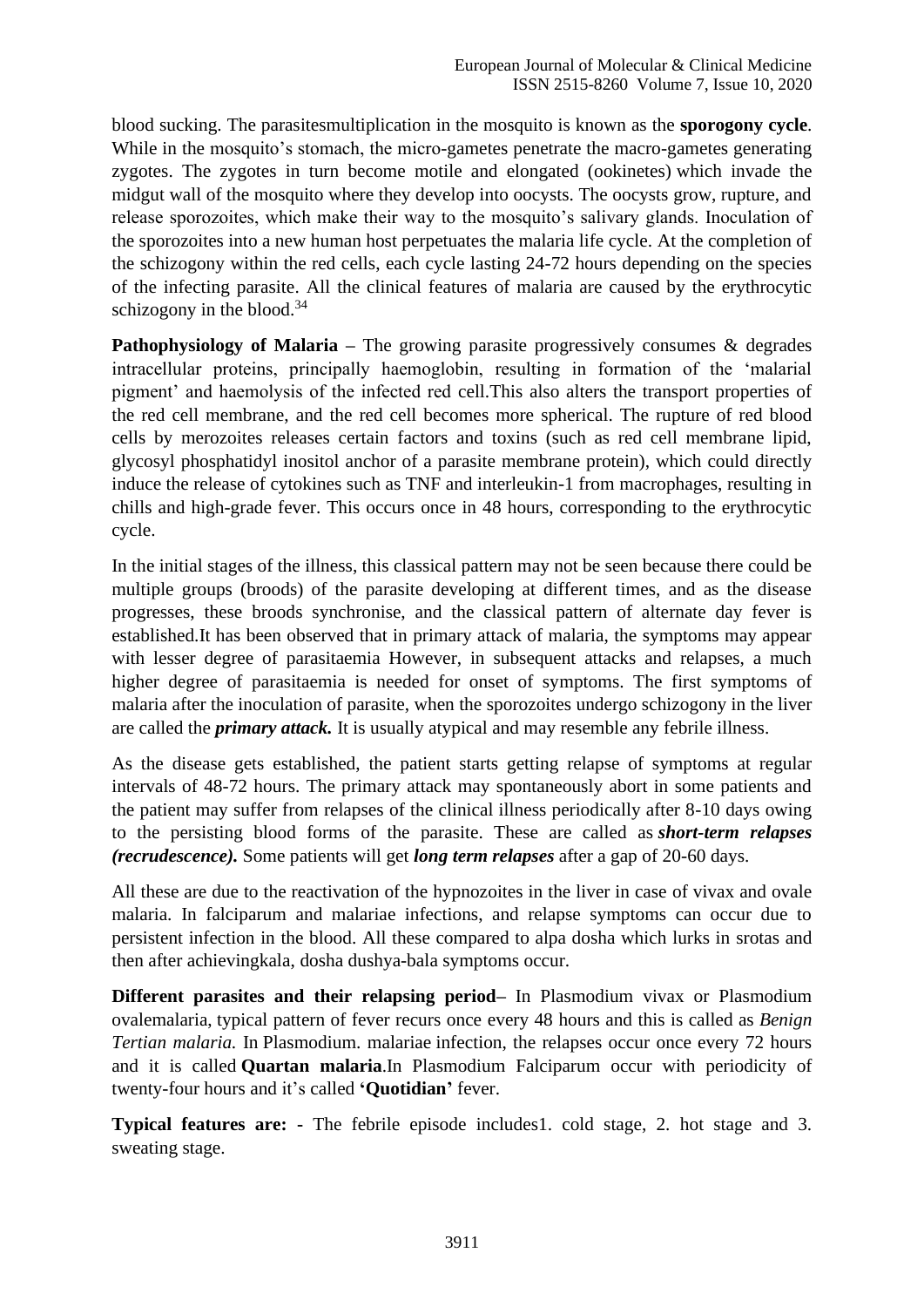It starts with shaking chills, usually at mid-day between 11 a.m. to 12 noon, and this lasts from 15 minutes to 1 hour (the cold stage), followed by high grade fever, even reaching above  $106^{\circ}$  F, which lasts 2 to 6 hours (the hot stage). This is followed by profuse sweating and the fever gradually subsides over 2-4 hours. These typical features are seen after the infection gets established for about a week. The febrile paroxysms are usually accompanied by headaches, vomiting, delirium, anxiety and restlessness and disappears with normalization of the temperature.

**Symptoms of Malaria are: -** It includes systemic manifestation like headache, bodyache, backache,joints pain, weakness, acute abdomen, vomiting, diarrhoea, pallor puffiness of eyelids, jaundice, chest pain and cough. In sever conditions like cerebral malaria caused by Plasmodium falciparum shows symptoms like altered sensorium, convulsion, coma.<sup>35</sup>

**Role of Cytokinin in pathophysiology of Malaria: -** The newly developed merozoites are released by the lysis of infected erythrocytes and along with them, numerous substances, such as red cell membrane products, malarial pigment, and other toxic factors such as Glycosylphosphatidylinositol (GPI.) are also released into the blood. The GPI. activate macrophages and endothelial cells to secrete cytokines and inflammatory mediators such as tumour necrosis factor, interferon-γ, interleukin-1, IL-6, IL-8, macrophage colonystimulating factor, and lymphotoxin, as well as superoxide and nitric oxide(NO.)

In addition to these factors, the plasmodial DNA is also highly proinflammatory and can induce cytokinesis and fever.The cytokines,tumour necrosis factor, interleukins, interferon-γ, and nitric oxide involved in pro-inflammatory cascade and act as double-edged swords in the pathogenesis of malaria. Cytokines act as homeostatic agents and an early pro-inflammatory cytokine response helps in limiting the infection, with the cytokines inhibiting the growth of malarial parasites in lower concentrations. On the other, failure to down-regulate this inflammatory response results in progressive immune pathology, leading to complications.Excessive levels of cytokines can lead to structural changes in the infected red cells and the resulting in cytoadherence means increase in their rigidity and adhesiveness to the capillary endothelium.

The infected red cells also adhere to the uninfected red cells, resulting in the formation of red cell resetting'Cytoadherence' leads to sequestration of the parasites in various organs such as the heart, lung, brain, liver, kidney, intestines, adipose tissue, subcutaneous tissues, and placenta. If the cytoadherence-resetting-sequestration of infected and uninfected erythrocytes in the vital organs goes on uninhibited, it ultimately blocks blood flow, results in tissue hypoxia. It also hampers mitochondrial ATP synthesis, and stimulates cytokine production which again show severe inflammation, activation of platelets, microcirculatory dysfunction. All these factors are responsible for the development of severe malarial symptoms.

Systemic manifestation in Malaria such as headache, fever and rigors, nausea and vomiting, diarrhoea, anorexia, tiredness, aching joints and muscles, thrombocytopenia, immunosuppression, coagulopathy, and altered functions of central nervous system occur due to Cytokinin release.P. vivax preferentially infects only young RBCs, thus limiting its reproductive capacity and resultant parasite loads and develops symptoms with less magnitude than P. falciparum.<sup>36,37.</sup>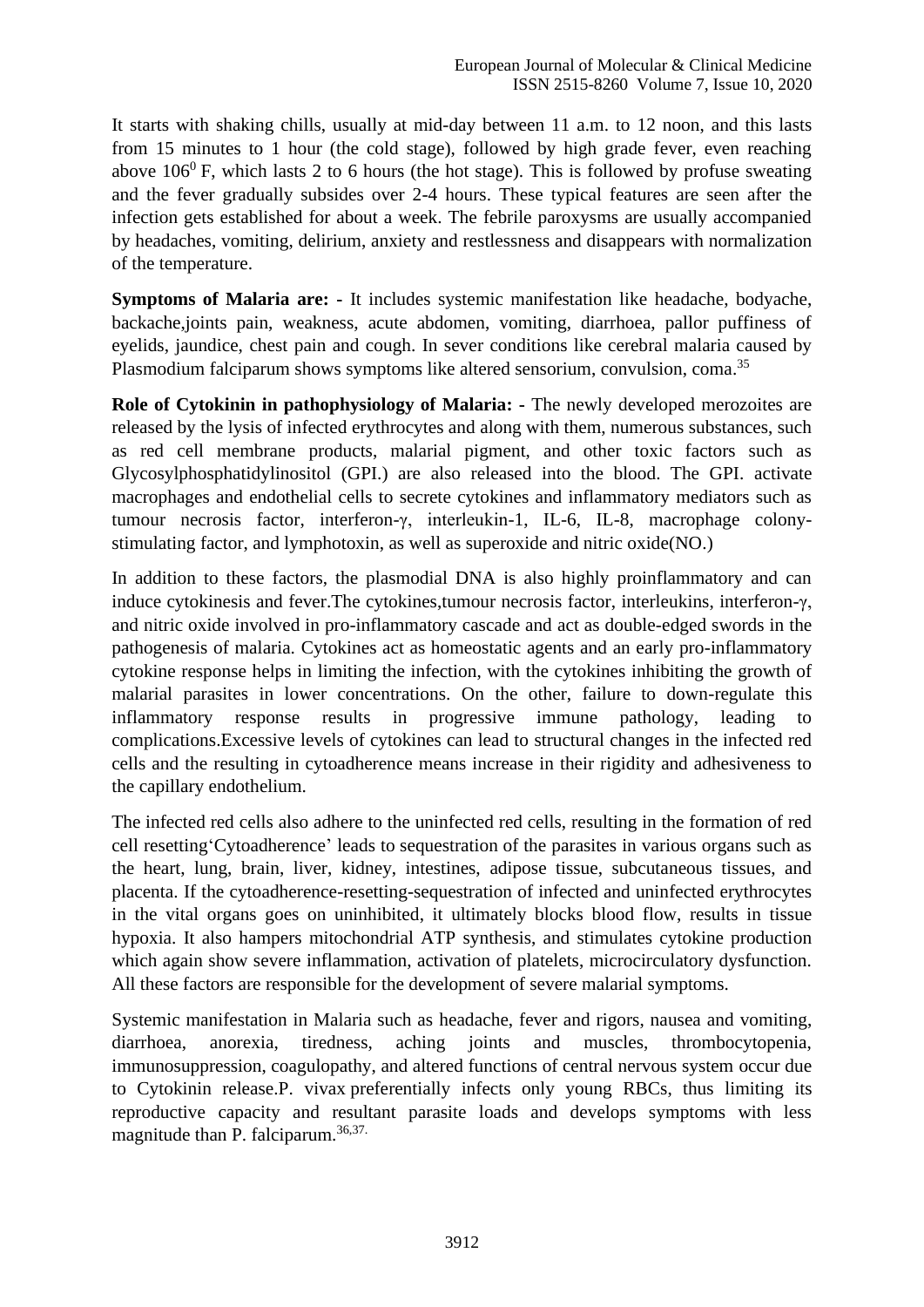**Cytokinin Release syndrome (CRS): -** CRSis a systemic inflammatory response that can be triggered by a variety of factors such as infections and certain drugs. The term "cytokine release syndrome" was first coined in the early '90s. The term "cytokine" is derived from a combination of two Greek words - "cyto" meaning cell and "kinos" meaning movement. Cytokines are small proteins that help cells around the body communicate. When the immune system detects a threat, cells release cytokines which stimulate the movement of cells towards site of inflammation infection, and trauma.

In CRS, the immune system is overactive. The elevated cytokines cause harmful levels of inflammation throughout the body, which disrupts normal bodyfunctions by acting on immune system. The inflammation may interfere with organ function and cause severe symptoms. CRS can occur due to infection or as a result of certain medical treatments.During an acute malaria infection, cytokines and chemokines are elevated in peripheral blood and contribute to parasite clearance but are also likely to be responsible for many of the symptoms and pathological changes seen during malaria disease.

CRS can present with a variety of symptoms ranging from mild, flu-like symptoms to severe life-threatening manifestations due to severe inflammatory response. Mild CRS shows some constitutional symptoms like fever with rigors malaise, fatigue, anorexia arthralgia, nausea, vomiting, headache, loss of appetite, allergic rashes on skin are seen.More severe cases are characterized by hypotension as well as high fever and can progress to an uncontrolled systemic inflammatory response with vasopressor-requiring circulatory shock, vascular leakage, disseminated intravascular coagulation, and multi-organ system failure.Systemic symptoms regarding cardiovascular system shows tachycardia, arrhythmia, hypotension, in early-stage cardiac output get increased and later due to reduced cardiac function it gets diminished to show Pulmonary oedema.

Respiratory symptoms are common in patients with CRS. Mildrespiratory system shows cough and tachypnoea due to hypoxia. But later,progress to acute respiratory distress syndrome (ARDS.) with dyspnoea, hypoxemia, and bilateral opacities on chest X-ray. ARDS may sometimes require mechanical ventilation. Impaired renal symptoms may progress to Acute renal failure (ARF)characterisedby Azotaemia. Hepatic dysfunction causes elevation of liver enzyme which reflects inhyperbilirubinemia and transaminitis.The severe symptoms of CRS involve impairment of CNS and shows symptoms of altered mental status like, headache, confusion, dementia, hallucination delirium, aphasia, paresis seizures.<sup>38</sup>

**CRS grading system: -** CRS grading system based on the severity of hypoxemia and target organ failure. There are various grading systems for CRS. The "CTCAE" CRS grading scale **uses patients' response to fluids, vasopressor, and oxygen, as well as their organ toxicities, However, the heavy reliance of this scale on quantification of oxygen support and fluid volumes, which are difficult to standardize.**Another CRS scale uses a combination of clinical features and serum cytokine and C-reactive protein (CRP) levels as criteria for severe CRS.

**"**Penn" grading scale is based primarily on clinical parameters and not laboratory values of inflammatory markers. It is widely accepted and applied for both immediate and late onset of cytokinin responses such as Cytokine Storm and CRS.These grading systems are further classifyingthe CRS into grade I, II, III and IV depending on mild moderate,severe and life threatening clinical and laboratory parameters.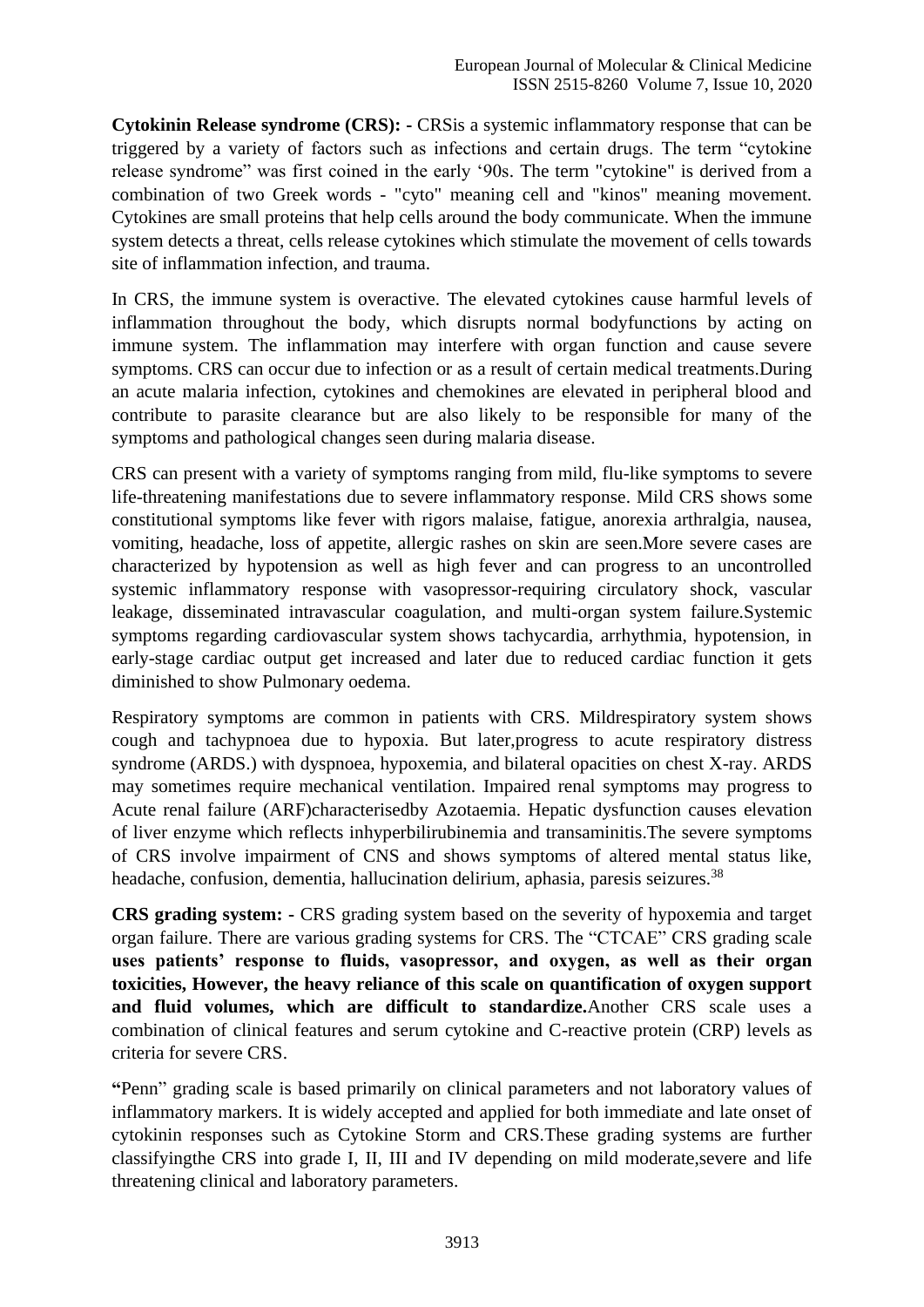**Grade I** – It include the symptoms which are not life threatening and require symptomatic treatment only. e.g.,fever, nausea, fatigue, headache, myalgia malaise.

**Grade II**– The symptoms require and respond to moderate intervention. Oxygen requirement <40%. Hypotension responsive to fluids or low dose of one vasopressor. It shows grade IIorgan toxicity e.g. grade II creatinine and grade III LFTs.

**Grade III**– The symptoms require and respond to aggressive intervention. Oxygen requirement ≥40% or hypotension requiring high dose or multiple vasopressors. It shows grade III organ toxicity including grade IV LFTS and grade IIIcreatinine related to CRS and not attributed to any other condition. Coagulopathies require fresh frozen plasma.

**Grade IV**– The symptoms require ventilator support and grade IV organ toxicity excluding transaminitis.

**Grade V–** It shows unresponsiveness to treatment leading to death.<sup>39</sup>

**Discussion**: -Pathogenesis of vishamjwarashows co resemblance to Cytokinin release syndrome in following ways.

1] **On first day of vishamjwara**, asthi-majja dushti occur, showing the symptoms of sandhyasthi,shira-shoola, shiro-ruka, ati-parshvaruka, vepathu. All these symptoms show the symptoms of grade I CRS where all constitutional symptoms are seen such as headache, myalgia, arthralgia. Vepathu means trembling and may be reflected as typical clinical presentation of Malaria i. e. fever with chills and rigors.Bhrama,vilap and glani are the symptoms of majja dushti which shows CNS involvement due to high grade fever with hypotension. Generally, these symptoms occur in successive stages of grade I.

2] **On second day of vishamjwara**, rakta -mamsa dushti shows daha symptom. It is the manifestation of 'Raktamala'pitta dushti in the skin causing allergic rash with burning sensation to all over the body. Cytokinin release damage the skin epithelium by acting through mast cells and shows inflammatory responses such as rashes with localise oedema and burning sensation.

Pindikodveshtan occur due to muscular involvement showing sever fatigue and myalgia. All these symptoms contribute to grade I - CRS requiring symptomatic treatment.Sa-rakta malamootra pravritti and pain at anal and pubic region reflects rakta, mamsa dushti related to specific organ system.

Bhelacharya mentioned asthi,majja, rakta and mamsa dushti but not as medo-dushti. But medo-dushti can be assessed after asthi-dushti as doshas are attaining "Pratilomagati". This medo-dushti affect its sroto-moola dushti as sa-rakta mootra pravritti. In malaria, cytokinin released by destroyed RBCs again infects other RBCs results in bone marrow depression and severe cytopenia. Thus, deformed destroyed RBCs alter the glomerular filtration further leading to kidney damage where haematuria occurs.These symptoms show similarity to grade II - CRS where organ toxicity start to develop showing increase in values of serum creatinine.

3]**On Third day of vishamjwara**, mild kapha and vayu dushti produce symptoms of pranavaha, annavaha and rasavaha srotodushti where kledak,avlambaka kapha dushti along with prana and udanavayu dushti occur. All these result in manifestation of symptoms such as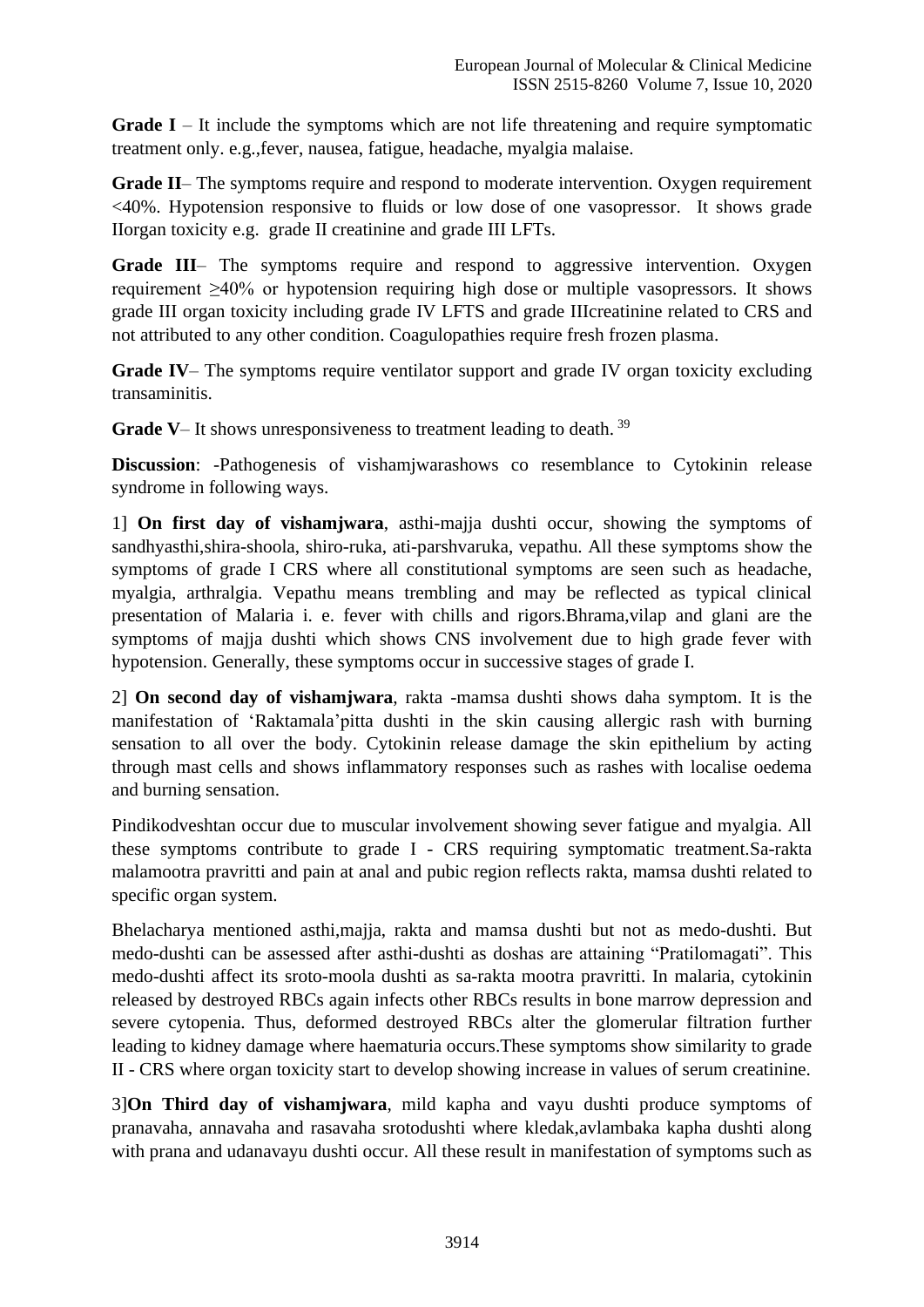gaurav, arochaka, chhardi which are corelated to gastrointestinal symptoms like nausea, vomiting, diarrhoea, that occur in gradeI- CRS.

These symptoms may be seen as the symptoms of metabolic disorders due to impaired Liver Function occur in gradeIII - CRS.When severekapha and vayu dushti occur in pranavaha srotas, it may show arishta lakshanas like hikka, shwasa. These symptoms are corelated to grade III - CRS symptoms where organ toxicity causes increase in serum creatinineand Liver function tests (LFTs). So, Acute kidney failure occur due to uraemia which ultimately results in hiccups. Increased pulmonary infiltration due to CRS related vascular leakage results in sever dyspnoea where oxygen requirement is more than 40%.

Circulatory electrolyte imbalance produces hypotension, sever malaise which reflect as urasada, trishna, kanthashushkata, mukhashosha and nidra viparyaya.

4] **On fourth day of vishamjwara**, severepitta dushti occur means particularly dushti of 'Bhrajak pitta' and 'Raktamala pitta' occur. It manifested as daha, jwara and murccha. 'Pitta' and 'Rakta' are ashraya-ashrayi bhava to each other hence advanced stages of 'Raktamala Pitta'in yakrita reflect as sa-rakta mala-mootra pravritti. Also severely vitiated 'Alochaka pitta' shows drishti-kshaya which reflects blurred vision. All these symptoms can be corelated with grade IV<sup>th</sup>CRS complications where sever **organ toxicity** excluding**'Transaminities'** develop and need ventricular support.Due to severe organ toxicity, hepatic encephalopathies and acute renal failure symptom occurs which cause murccha. Also sever hepatic damage causes 'coagulopathies' leads to haemorrhagic condition like DIC. which reflect as sa-rakta malamootra pravritti.Severe renal failure causes electrolyte imbalance especially sodium and potassium depletion results in dehydration related acidosis and can be corelated with daha and murccha.Blurred vision may occur in hepatic encephalopathy. Retinopathy due to DIC cause blindness and is corelated with drishti kshaya lakshana.

**Conclusion**: -Vishamjwara samprapti and its lakshanas as per Bhelacharya showing theoretical correlation with Cytokinin release syndrome which occur in malaria. As successive days of vishamjwara shows dushti of asthi-majja, rakta-mamsa, kapha-vayu and pitta doshas respectively. When these doshas and dushyas are mildly aggravated they show general constitutional symptoms of CRS grade I, and when these dosha – dushyas are vitiatedand aggravated by all its quality and quantity results in 'Sroto-mooladushti' which deepens the samprapti. This sroto-moola dushti manifests as '**organ toxicity'** in terms of CRS.

So, it can be observed that when symptoms are mild on first and second day of vishamjwara are corelated with CRS grade I. Severe symptoms of vishamjwara on first and second day are corelated with CRS grade II symptoms. The third- and fourth-day symptoms of vishamjwara are corelated with grade  $III<sup>rd</sup>$  and  $IV<sup>th</sup>CRS$  complications respectively.CRS is a group of syndromes and its grading scale is variable according to its clinical presentation and laboratory investigations. It needs further clinical study to establish standardize CRS grading in terms of Ayurved samprapti lakshanas.But vishamjwara samprapti by Bhelacharya gives clear cut idea about involvement of dosha-dushya on successive daysof vishamjwara. It provides a guideline for the treatment of vishamajwara which ultimately helps to prevent the crisis regarding the CRS.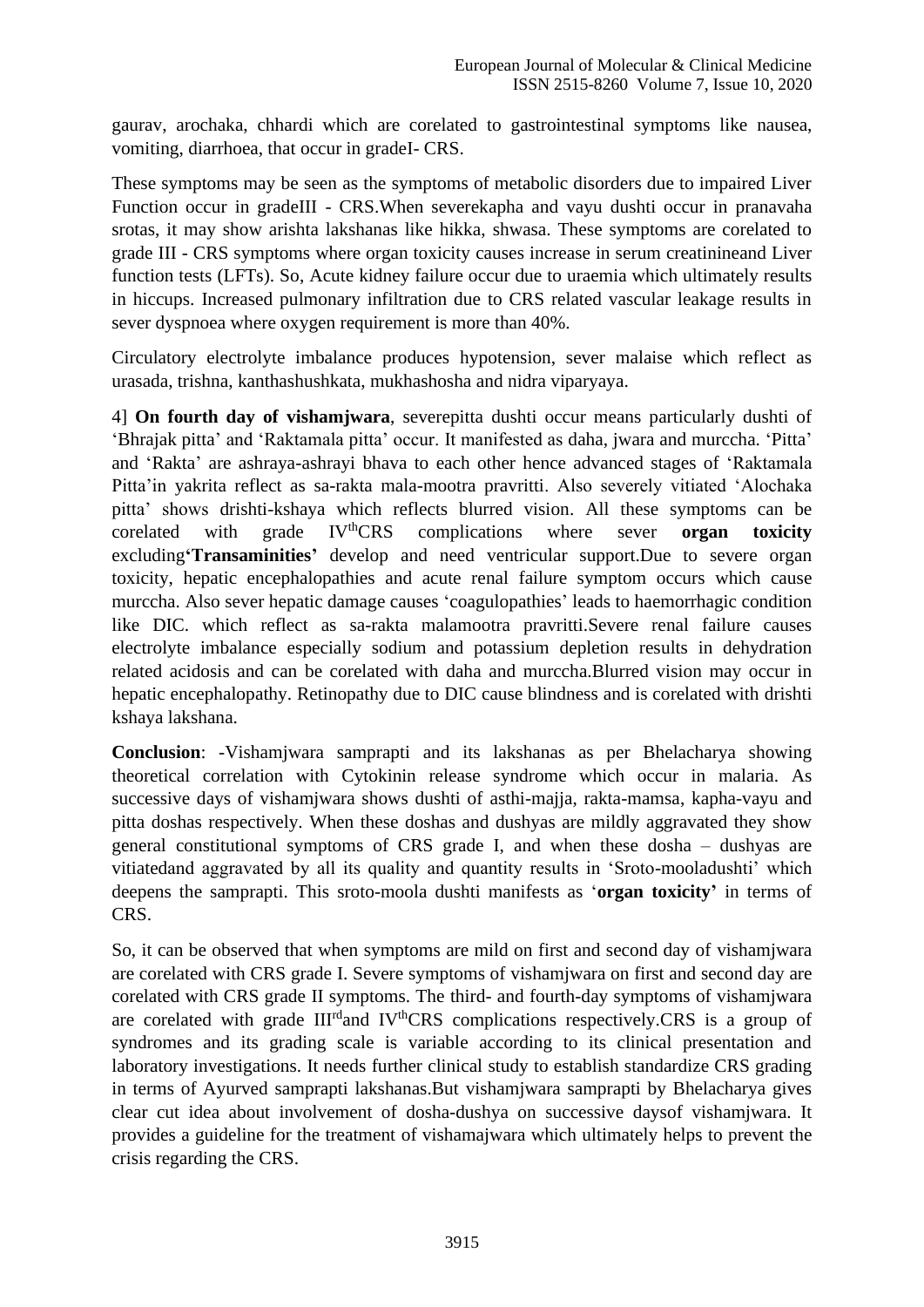# **References**: -

1]Acharya Narendranath Shastri:Madhavkarpranit Madhav nidanam, Madhukosha nama Sanskrit Vyakhyayuktam, Motilal Banarasidas Publication Second edition Ma.Ni. 2/31. Madhukosha (pg. no. 109.)

2]Dr. Ganesh Krushna Garde, Sartha Vaghbhata, Anmol Prakashan, Pune. Second edition A.Hri.Ni. 2/69 (pg.no 170.)

3]Su. Utt. 39/66.(Page no -255)

4] Dr. Ganesh Krushna Garde, Sartha Vaghbhata, Anmol Prakashan, Pune.Second editionA.H. Ni.2/64 (pg. no.170)

5]Dr. Ganesh Krushna Garde, Sartha Vaghbhata, Anmol Prakashan, Pune.Second editionA.H. Ni. 2/56(pg. no. 170)

6] Su. Utt. 39/56 & Su. Utt. 39/68.

7]Dr. Pavana Jayaram& Dr Manoj Sankara Narayanana RogaVigyan &Vikriti Vigyan Vol. II, Choukhamba Sanskrit Series, Edition 2014, (pg. no 35.)

8]AacharyaYadavji Trikamaji: The Charaka Samhita with the Ayurveda- Dipika Commentatory,NirnaySagar press Bombay, Third Edition. C. Chi. 3/74.(pg. no. 405)

9]A Study of Vishamajwara Nidana w.s.r. to Risk factors in Malaria.

10]By Dr. Anant Ram Sharma: Sushrut Samhita Vol III with SushrutVimarshini Hindi Commentary,Choukhamba Surbharti Prakashan Su. Utt. 39/66,(pg.no. 255.)

11]Dr. Ganesh Krushna Garde, Sartha Vaghbhata, Anmol Prakashan Pune second edition A. H. Ni. 2/66, (pg. no. 170).

12]Yadavji Trikamaji Aacharya:The Charaka Samhita with the Ayurveda- Dipika Commentatory,NirnaySagar press Bombay, Third Edition, C. Chi 3/70 (pg. no.404).

13]By Dr. Anant Ram Sharma: Sushruta Samhita Vol III with Sushrutvimarshini, Hindi Commentary,Choukhamba Surbharti Prakashan Su. Utt. 39/71.(pg. no. 256)

14]Acharya Narendranath Shastri:Madhavkarpranit MadhavNidanam, Madhukosha nam Sanskrit Vyakhyayuktam, Motilal Banarasidas Publication second edition Ma. Ni.2/31. Madhukosha (pg.no. 109.)

15]Acharya Narendranath Shastri:Madhavkarpranit MadhavNidanam, Madhukosha nam Sanskrit Vyakhyayuktam, Motilal Banarasidas Publication Second edition Ma. Ni. 2/321. Madhukosha (pg.no. 110.)

16]By Dr. Anant Ram Sharma: Sushrut Samhita Vol III with Sushrutvimarshini Hindi Commentary,Choukhamba Surbharti Prakashan Su. Utt. 39/55(pg. no. 252.)

17]Yadavji Trikamaji Aacharya: The Charaka Samhita with the Ayurveda-Dipika,Commentatory, NirnaySagar press Bombay, Third Edition, C. Chi 3/71. (pg. no. 404).

18**]**Yadavji Trikamaji Aacharya: The Charaka Samhita with the Ayurveda- Dipika Commentatory, NirnaySagar press Bombay, Third Edition, C. Chi 3/72. (pg. no. 404).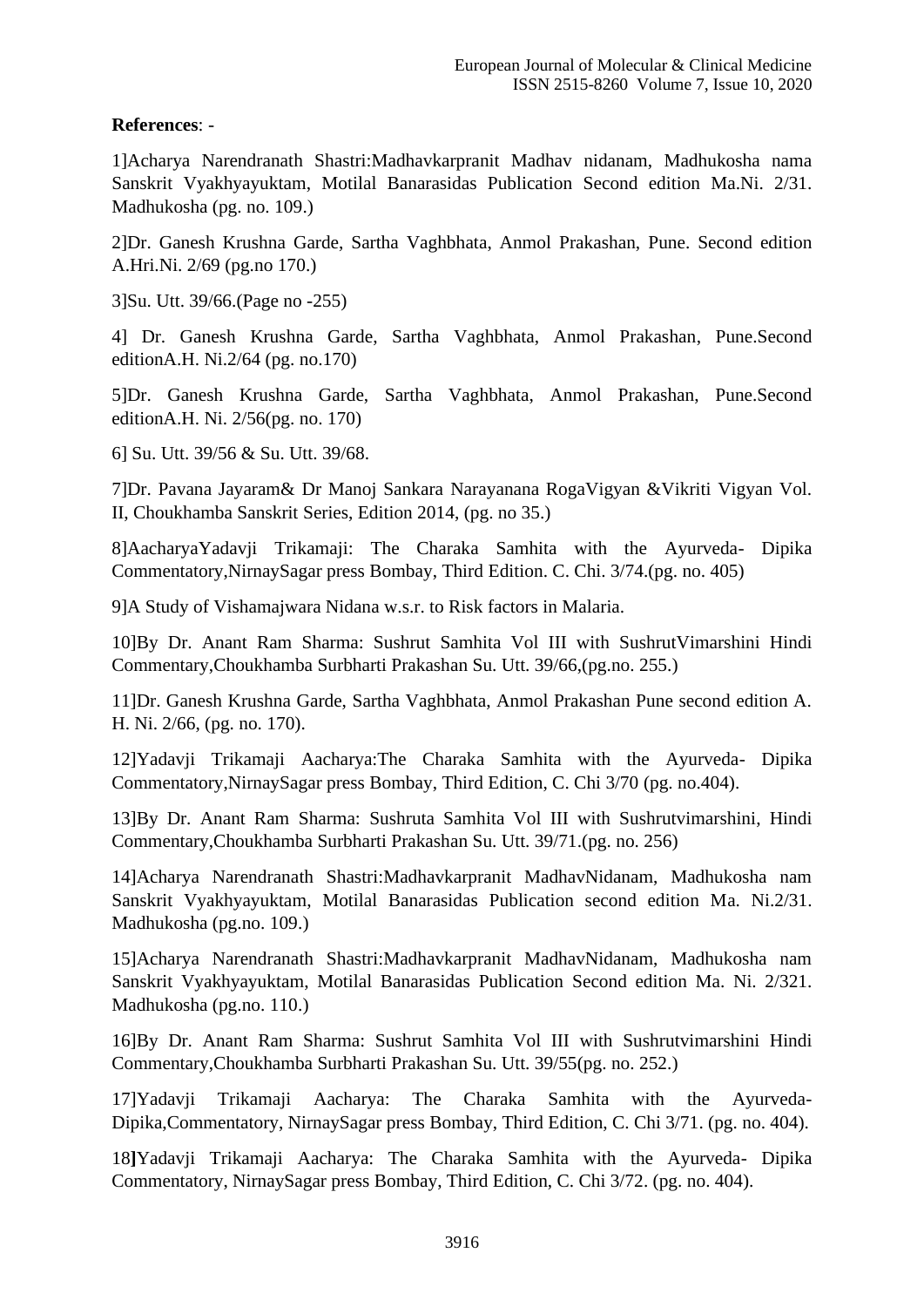19] Dr. Pavana Jayaram& Dr Manoj Sankara Narayanana Roga Vigyan &Vikriti Vigyan Vol. II, Choukhamba Sanskrit Series, Edition 2014, (pg. no. 37)

20]Acharya Narendranath Shastri:Madhavkarpranit MadhavNidanam, Madhukosha nam Sanskrit Vyakhyayuktam, Motilal Banarasidas Publication second edition Ma. Ni. 2/47. Madhukosha (pg. no. 126&127.)

21]Acharya Narendranath Shastri:Madhavkarpranit MadhavNidanam, Madhukosha nam Sanskrit Vyakhyayuktam, Motilal Banarasidas Publication second edition Ma. Ni. 2/45-47. Madhukosha (pg. no.132.)

22] A.D.Athawale, Ayurvediya Vyadhivinischaya, Shri. Radha Damodar Pratisthan Pune second edition (pg. no. 357.)

23] Dr. Pavana Jayaram& Dr Manoj Sankara Narayanana Roga Vigyan &Vikriti Vigyan Vol. II, Choukhamba Sanskrit Series, Edition 2014, (pg. no. 37)

24] Shri Abhay katyayan: Maharshi Bhela pranita Bhela SamhitaChoukhamba Surbharti Prakashan, First edition, B.S.Chi. 1/12.(pg. no. 289.)

25] Shri Abhay katyayan: Maharshi Bhela pranita Bhela Samhita,Choukhamba Surbharti Prakashan, First edition, B.S. Chi. 1/10-11, (pg.no. 288)

26] Shri Abhay katyayan: Maharshi Bhela pranita Bhela Samhita,Choukhamba Surbharti Prakashan, First edition, B. S. Chi. 2 / 3, (pg. no 297)

27] Shri Abhay katyayan: Maharshi Bhela pranita Bhela SamhitaChoukhmba Surbharti Prakashan, First edition, B.S. Chi. 2/3. (pg. no. 297)

28]Shri Abhay katyayan: Maharshi Bhela pranita Bhela Samhita,Choukhamba Surbharti Prakashan, First edition, B.S. Chi. 2/5. (pg. no. 297)

29]Shri Abhay katyayan: Maharshi Bhela pranita Bhela SamhitaChoukhamba Surbharti Prakashan, First edition, B.S. Chi. 2/8.(pg. no. 298)

30]Yadavji Trikamaji Aacharya: The Charaka Samhita with the Ayurveda- Dipika Commentatory, NirnaySagar press Bombay, Third Edition, C. Chi 3/94.(pg. no.406.)

31]Yadavji Trikamaji Aacharya: The Charaka Samhita with the Ayurveda- Dipika Commentatory, NirnaySagar press Bombay, Third Edition, C. Chi 3/99.(pg. no.406.)

32]Yadavji Trikamaji Aacharya:The Charaka Samhita with the Ayurveda- Dipika Commentatory,NirnaySagar press Bombay, Third Edition, C. Chi 3/101.(pg. no.406.)

33]Acharya Narendranath Shastri:Madhavkarpranit MadhavNidanam, Madhukosha nam Sanskrit Vyakhyayuktam, Motilal Banarasidas Publication second edition Ma. Ni. 2/23. Madhukosha (pg.no.90.)

34[\]https://www.cdc.gov/malaria/about/biology/index.html#:~:text=The%20malaria%20paras](https://www.cdc.gov/malaria/about/biology/index.html#:~:text=The%20malaria%20parasite%20life%20cycle,(Of%20note%2C%20in%20P) [ite%20life%20cycle,\(Of%20note%2C%20in%20P](https://www.cdc.gov/malaria/about/biology/index.html#:~:text=The%20malaria%20parasite%20life%20cycle,(Of%20note%2C%20in%20P)

35]Nicholas J. White & May Ho: The Pathophysiology of Malaria, Science Direct, Advances in Parasitology vol. 31,1992, (pg. no. 83-173)